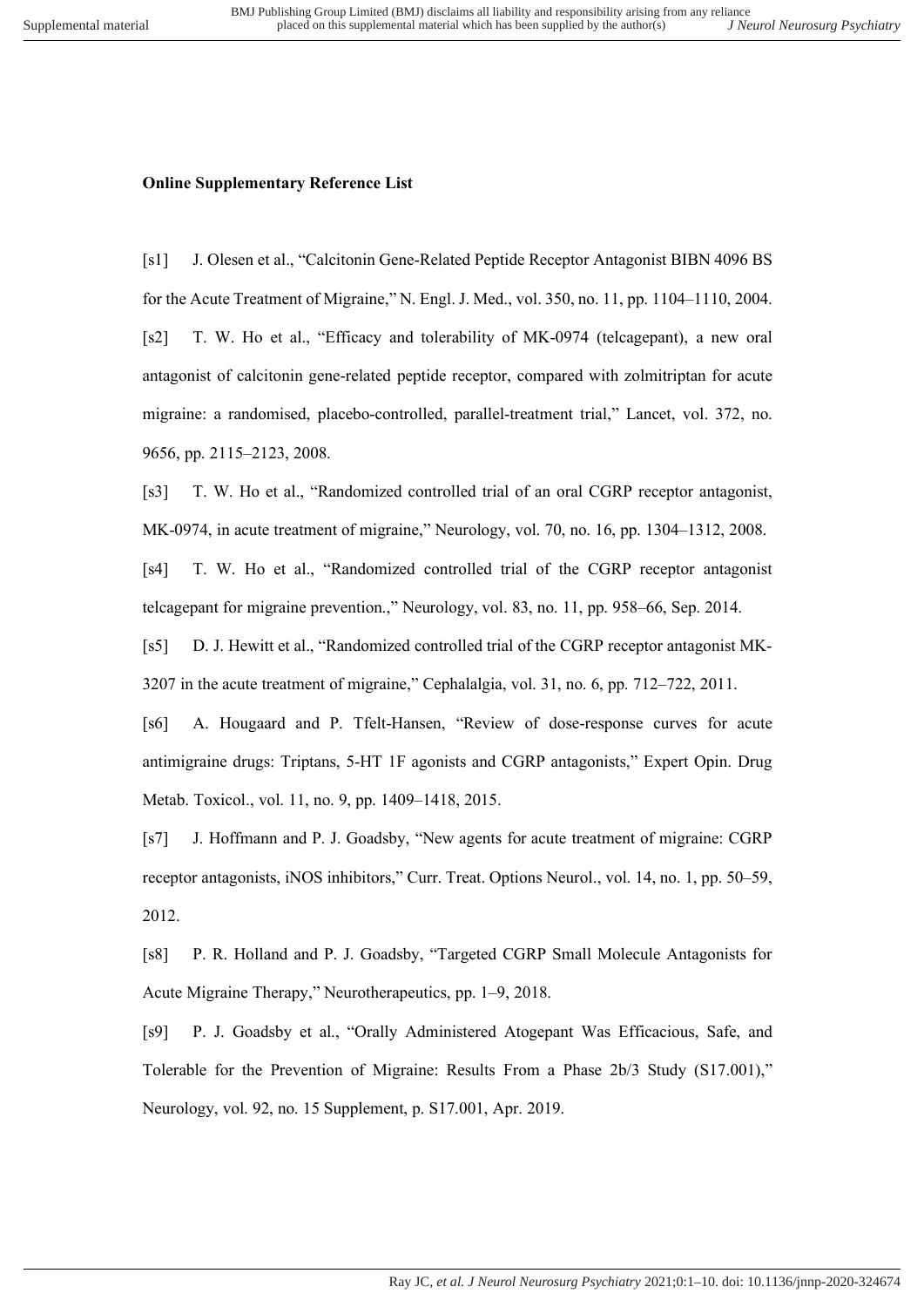[s10] "Therapeutic Goods Administration (TGA)," 2020. [Online]. Available: https://www.tga.gov.au/. [Accessed: 31-Mar-2020].

[s11] "European Medicines Agency (EMA)," 2020. [Online]. Available: https://www.ema.europa.eu/en. [Accessed: 31-Mar-2020].

[s12] "U.S. Food and Drug Administration (FDA)," 2020. [Online]. Available: https://www.fda.gov/. [Accessed: 31-Mar-2020].

[s13] R. B. Lipton et al., "Rimegepant, an Oral Calcitonin Gene-Related Peptide Receptor Antagonist, for Migraine.," N. Engl. J. Med., vol. 381, no. 2, pp. 142–149, 2019.

[s14] R. Croop et al., "Efficacy, safety, and tolerability of rimegepant orally disintegrating tablet for the acute treatment of migraine: a randomised, phase 3, double-blind, placebocontrolled trial.," Lancet (London, England), vol. 394, no. 10200, pp. 737–745, 2019.

[s15] R. Marcus, P. J. Goadsby, D. Dodick, D. Stock, G. Manos, and T. Z. Fischer, "BMS-927711 for the acute treatment of migraine: a double-blind, randomized, placebo controlled, dose-ranging trial.," Cephalalgia, vol. 34, no. 2, pp. 114–25, Feb. 2014.

[s16] B. Gao et al., "Efficacy and Safety of Rimegepant for the Acute Treatment of Migraine: Evidence From Randomized Controlled Trials.," Front. Pharmacol., vol. 10, p. 1577, 2019.

[s17] R. B. Lipton et al., "Effect of Ubrogepant vs Placebo on Pain and the Most Bothersome Associated Symptom in the Acute Treatment of Migraine," JAMA, vol. 322, no. 19, p. 1887, Nov. 2019.

[s18] J. Ailani et al., "Long-Term Safety Evaluation of Ubrogepant for the Acute Treatment of Migraine: Phase 3, Randomized, 52-Week Extension Trial.," Headache, vol. 60, no. 1, pp. 141–152, Jan. 2020.

[s19] "Acute Treatment Trial in Adult Subjects With Migraines," ClinicalTrials.gov, 2020. [Online]. Available: https://clinicaltrials.gov/ct2/show/NCT03872453. [Accessed: 25-Aug-2020].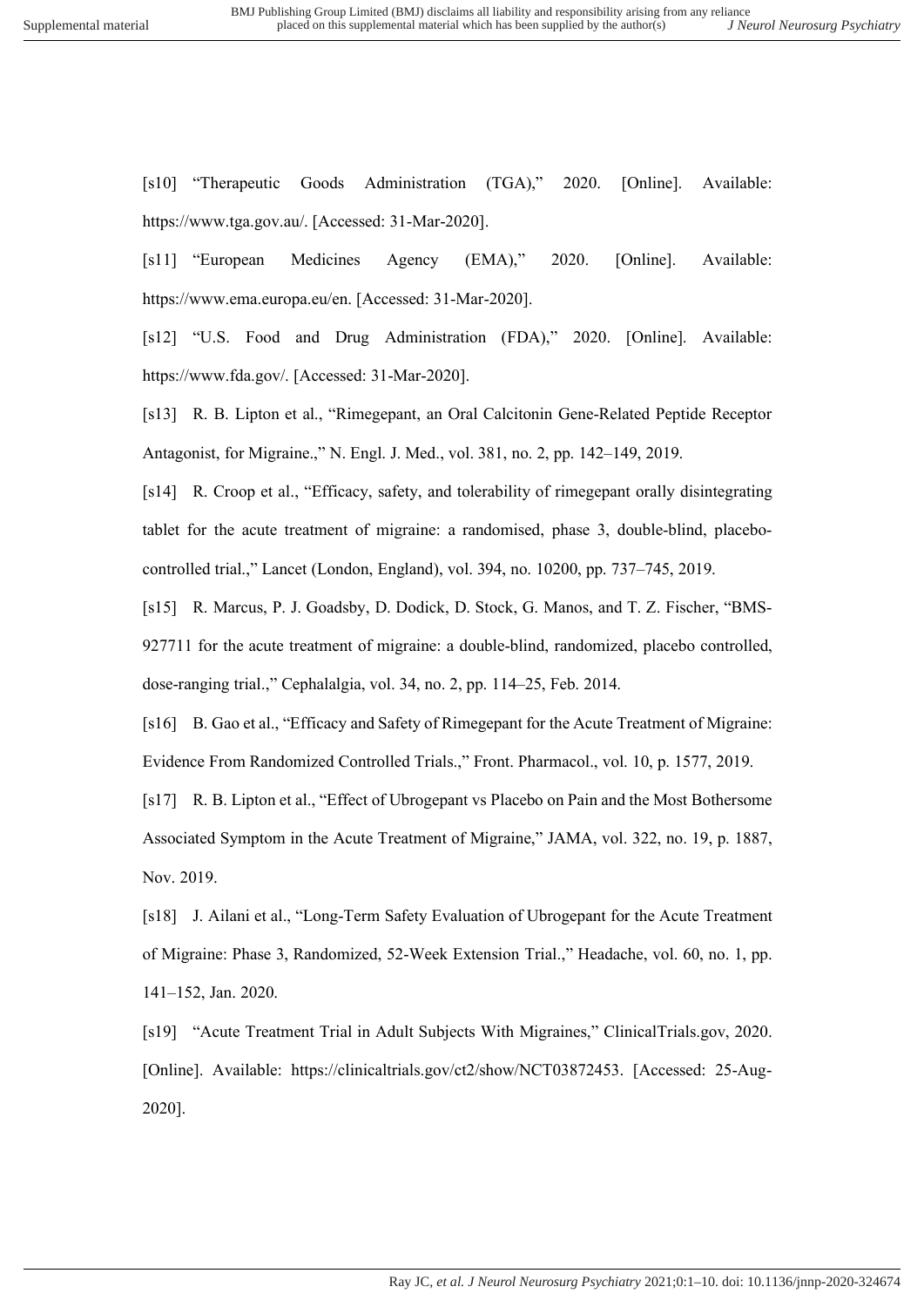[s20] D. Kudrow et al., "Eptinezumab for Prevention of Chronic Migraine: Results of 2 Infusions in the Phase 3 PROMISE-2 (Prevention of Migraine via Intravenous Eptinezumab Safety and Efficacy–2) Trial (P2.10-006)," Neurology, vol. 92, no. 15 Supplement, p. P2.10- 006, Apr. 2019.

[s21] U. Reuter et al., "Efficacy and tolerability of erenumab in patients with episodic migraine in whom two-to-four previous preventive treatments were unsuccessful: a randomised, double-blind, placebo-controlled, phase 3b study," Lancet, vol. 392, no. 10161, pp. 2280–2287, 2018.

[s22] S. Tepper et al., "Safety and efficacy of erenumab for preventive treatment of chronic migraine: a randomised, double-blind, placebo-controlled phase 2 trial," Lancet Neurol., vol. 16, no. 6, pp. 425–434, 2017.

[s23] M. Ashina et al., "Efficacy and safety of erenumab (AMG334) in chronic migraine patients with prior preventive treatment failure: A subgroup analysis of a randomized, doubleblind, placebo-controlled study," Cephalalgia, vol. 38, no. 10, pp. 1611–1621, 2018.

[s24] S. J. Tepper et al., "Erenumab in chronic migraine with medication overuse: Subgroup analysis of a randomized trial," Neurology, vol. 92, no. 20, pp. e2309–e2320, 2019.

[s25] M. E. Bigal et al., "Safety, tolerability, and efficacy of TEV-48125 for preventive treatment of high-frequency episodic migraine: A multicentre, randomised, double-blind, placebo-controlled, phase 2b study," Lancet Neurol., vol. 14, no. 11, pp. 1081–1090, 2015.

[s26] D. W. Dodick et al., "Effect of Fremanezumab Compared With Placebo for Prevention of Episodic Migraine: A Randomized Clinical Trial.," JAMA, vol. 319, no. 19, pp. 1999–2008, 2018.

[s27] M. D. Ferrari et al., "Fremanezumab versus placebo for migraine prevention in patients with documented failure to up to four migraine preventive medication classes (FOCUS): a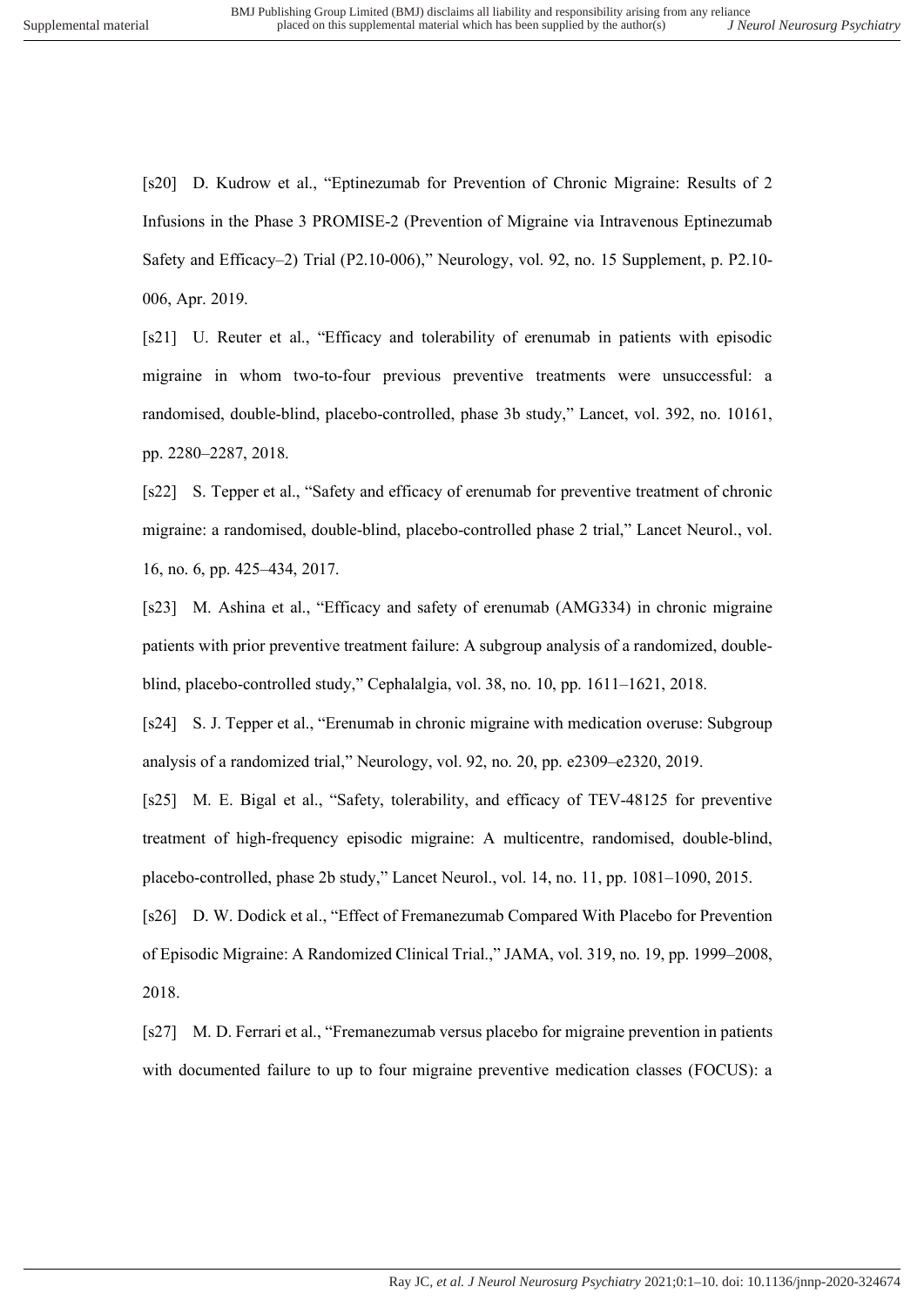randomised, double-blind, placebo-controlled, phase 3b trial," Lancet, vol. 6736, no. 19, pp. 1–11, 2019.

[s28] S. D. Silberstein et al., "Fremanezumab for the preventive treatment of chronic migraine," N. Engl. J. Med., vol. 377, no. 22, pp. 2113–2122, 2017.

[s29] V. Skljarevski, M. Matharu, B. A. Millen, M. H. Ossipov, B.-K. Kim, and J. Y. Yang, "Efficacy and safety of galcanezumab for the prevention of episodic migraine: Results of the EVOLVE-2 Phase 3 randomized controlled clinical trial," Cephalalgia, vol. 38, no. 8, pp. 1442–1454, Jul. 2018.

[s30] H. C. Detke, P. J. Goadsby, S. Wang, D. I. Friedman, K. J. Selzler, and S. K. Aurora, "Galcanezumab in chronic migraine: The randomized, double-blind, placebo-controlled REGAIN study," Neurology, vol. 91, no. 24, pp. E2211–E2221, 2018.

[s31] W. Mulleners et al., "A phase 3 placebo-controlled study of galcanezumab in patients with treatment-resistant migraine: Results from the 3-month double-blind treatment phase of the conquer study," J. Neurol. Sci., vol. 405, p. 128, Oct. 2019.

[s32] C. L. Bagley et al., "Validating Migraine-Specific Quality of Life Questionnaire v2.1 in episodic and chronic migraine.," Headache, vol. 52, no. 3, pp. 409–21, Mar. 2012.

[s33] K. M. Sauro et al., "HIT-6 and MIDAS as measures of headache disability in a headache referral population.," Headache, vol. 50, no. 3, pp. 383–95, Mar. 2010.

[s34] J. Hoffmann, "The analysis of calcitonin gene-related peptide – a narrow path between useful and misleading findings," Cephalalgia, p. 033310242094111, Jul. 2020.

[s35] A. Melo-Carrillo et al., "Exploring the effects of extracranial injections of botulinum toxin type A on prolonged intracranial meningeal nociceptors responses to cortical spreading depression in female rats," Cephalalgia, p. 033310241987367, Aug. 2019.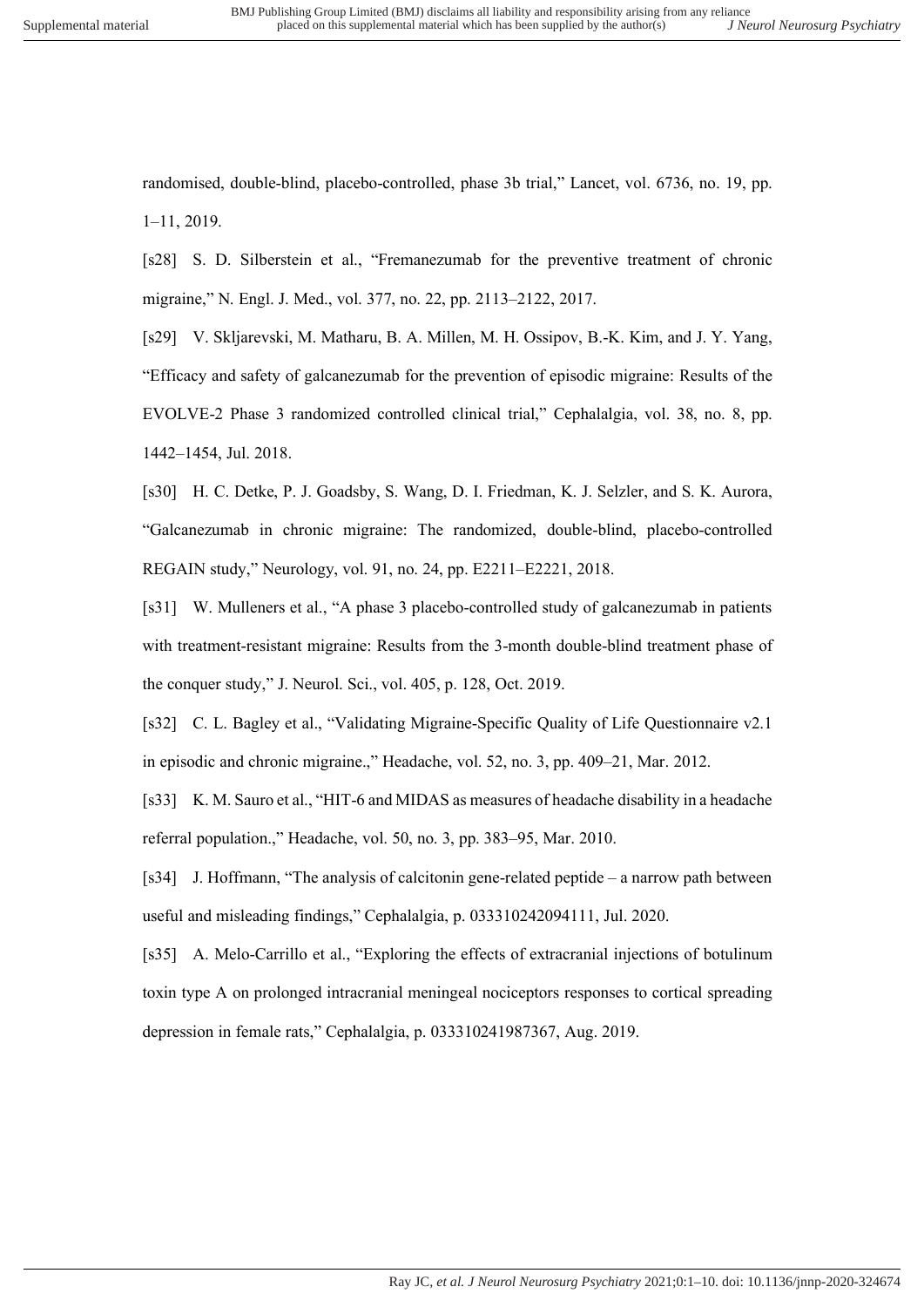[s36] A. Melo-Carrillo et al., "Fremanezumab—a humanized monoclonal anti-cgrp antibody—inhibits thinly myelinated  $(A\delta)$  but not unmyelinated (c) meningeal nociceptors," J. Neurosci., vol. 37, no. 44, pp. 10587–10596, 2017.

[s37] M. Armanious, "A retrospective analysis to evaluate the response of the addition of erenumab to onabotulinumtoxinA for the prevention of intractable chronic migraine without aura," in American Headache Society 61st Annual Scientific Meeting, 2019.

[s38] S. Sacco et al., "European headache federation guideline on the use of monoclonal antibodies acting on the calcitonin gene related peptide or its receptor for migraine prevention," J. Headache Pain, vol. 20, no. 1, p. 6, Dec. 2019.

[s39] L. Lassen, P. Haderslev, V. Jacobsen, H. Iversen, B. Sperling, and J. Olesen, "Cgrp May Play A Causative Role in Migraine," Cephalalgia, vol. 22, no. 1, pp. 54–61, Feb. 2002.

[s40] J. M. Hansen, L. L. Thomsen, J. Olesen, and M. Ashina, "Calcitonin gene-related peptide does not cause the familial hemiplegic migraine phenotype," Neurology, vol. 71, no. 11, pp. 841–847, Sep. 2008.

[s41] C. A. Meskunas, S. J. Tepper, A. M. Rapoport, F. D. Sheftell, and M. E. Bigal, "Medications Associated with Probable Medication Overuse Headache Reported in a Tertiary Care Headache Center Over a 15-Year Period. CME," Headache J. Head Face Pain, vol. 46, no. 5, pp. 766–772, May 2006.

[s42] D. W. Dodick et al., "OnabotulinumtoxinA for treatment of chronic migraine: Pooled results from the double-blind, randomized, placebo-controlled phases of the PREEMPT clinical program," Headache, vol. 50, no. 6, pp. 921–936, 2010.

[s43] A. Negro, M. Curto, L. Lionetto, D. Crialesi, and P. Martelletti, "OnabotulinumtoxinA 155 U in medication overuse headache: a two years prospective study," Springerplus, vol. 4, no. 1, pp. 1–8, 2015.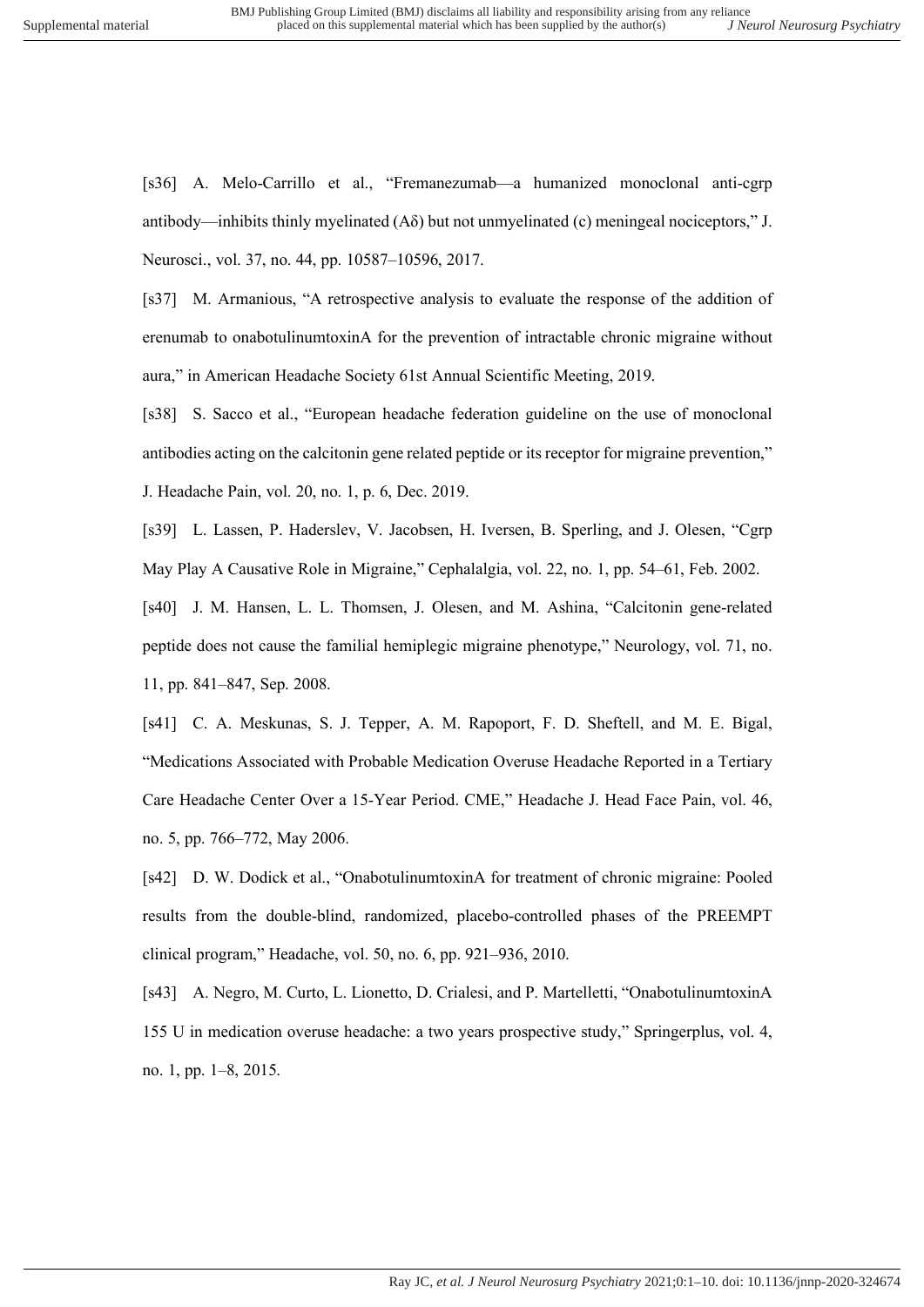[s44] M. De Felice and F. Porreca, "Opiate-induced persistent pronociceptive trigeminal neural adaptations: Potential relevance to opiate-induced medication overuse headache," Cephalalgia, vol. 29, no. 12. NIH Public Access, pp. 1277–1284, Dec-2009.

[s45] S. Gupta, S. J. Nahas, and B. L. Peterlin, "Chemical Mediators of Migraine: Preclinical and Clinical Observations," Headache J. Head Face Pain, vol. 51, no. 6, pp. 1029–1045, Jun. 2011.

[s46] C. S. Walker, D. L. Hay, and D. L. Hay, "Themed Section: Neuropeptides REVIEW CGRP in the trigeminovascular system: a role for CGRP, adrenomedullin and amylin receptors?," 2013.

[s47] W. S. Schou, S. Ashina, F. M. Amin, P. J. Goadsby, and M. Ashina, "Calcitonin generelated peptide and pain: a systematic review," J. Headache Pain, vol. 18, no. 1, 2017.

[s48] P. J. Goadsby, L. Edvinsson, and R. Ekman, "Release of vasoactive peptides in the extracerebral circulation of humans and the cat during activation of the trigeminovascular system," Ann. Neurol., vol. 23, no. 2, pp. 193–196, Feb. 1988.

[s49] Z.-L. Qin et al., "Clinical study of cerebrospinal fluid neuropeptides in patients with primary trigeminal neuralgia," Clin. Neurol. Neurosurg., vol. 143, pp. 111–115, 2016.

[s50] A. Melo-Carrillo et al., "Selective Inhibition of Trigeminovascular Neurons by Fremanezumab: A Humanized Monoclonal Anti-CGRP Antibody.," J. Neurosci., vol. 37, no. 30, pp. 7149–7163, Jun. 2017.

[s51] A. Melo-Carrillo et al., "Fremanezumab-a humanized monoclonal anti-CGRP antibody-inhibits thinly myelinated  $(A\delta)$  but not unmyelinated  $(C)$  meningeal nociceptors," Cite as J. Neurosci, 2017.

[s52] S. K. Sauer, G. M. Bove, B. Averbeck, and P. W. Reeh, "Rat peripheral nerve components release calcitonin gene-related peptide and prostaglandin E2 in response to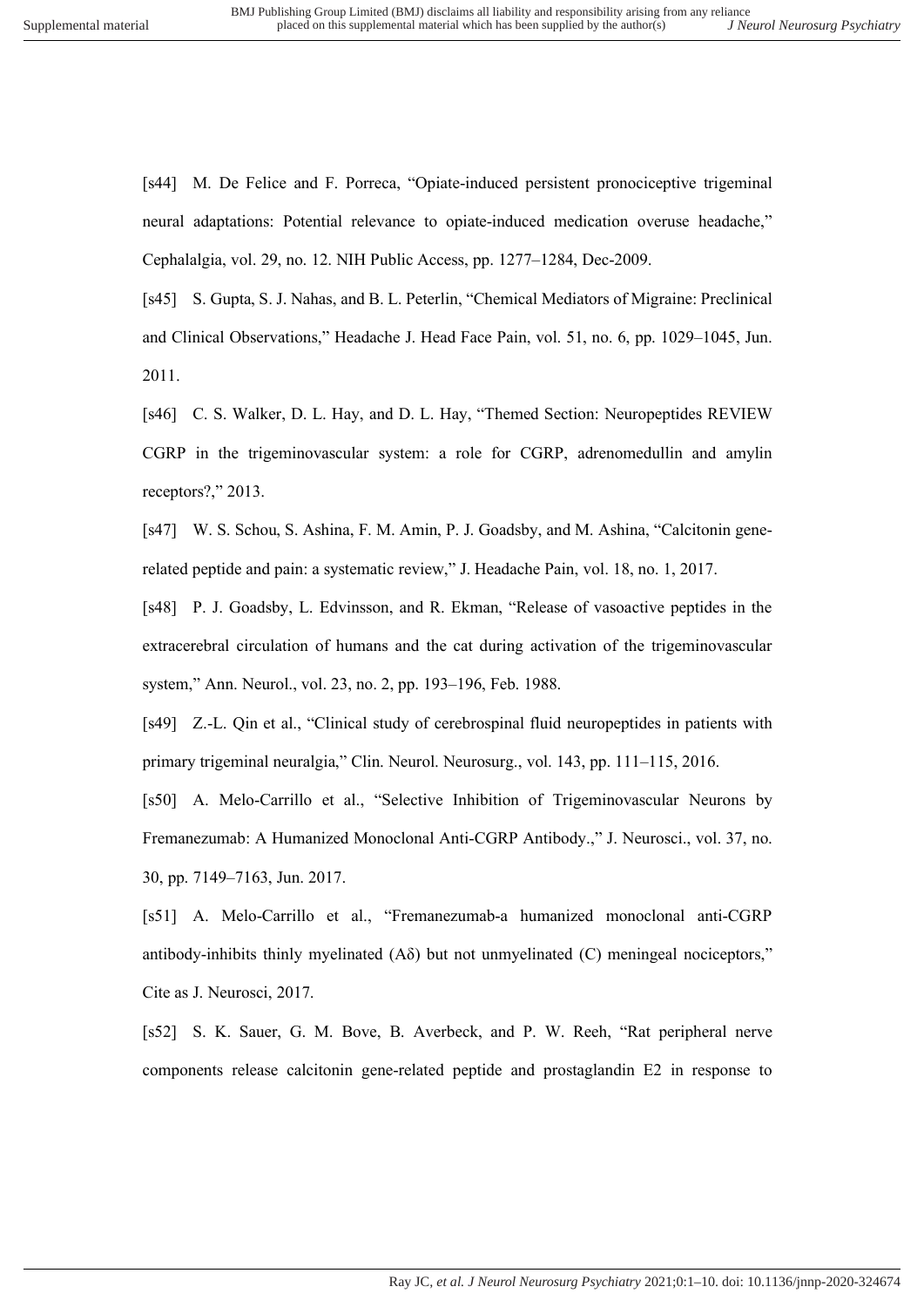noxious stimuli: evidence that nervi nervorum are nociceptors," Neuroscience, vol. 92, no. 1, pp. 319–325, Aug. 1999.

[s53] K. Messlinger, J. K. Lennerz, M. Eberhardt, and M. J. M. Fischer, "CGRP and NO in the Trigeminal System: Mechanisms and Role in Headache Generation," Headache J. Head Face Pain, vol. 52, no. 9, pp. 1411–1427, Oct. 2012.

[s54] P. J. Goadsby and L. Edvinsson, "Human in vivo evidence for trigeminovascular activation in cluster headache Neuropeptide changes and effects of acute attacks therapies," Brain, vol. 117, no. 3, pp. 427–434, 1994.

[s55] A. Carmine Belin, C. Ran, and L. Edvinsson, "Calcitonin Gene-Related Peptide (CGRP) and Cluster Headache," Brain Sci., vol. 10, no. 1, p. 30, Jan. 2020.

[s56] A. L. H. Vollesen et al., "Effect of Infusion of Calcitonin Gene-Related Peptide on Cluster Headache Attacks," JAMA Neurol., vol. 75, no. 10, p. 1187, Oct. 2018.

[s57] P. J. Goadsby et al., "Trial of galcanezumab in prevention of episodic cluster headache," N. Engl. J. Med., vol. 381, no. 2, pp. 132–141, 2019.

[s58] D. W. Dodick et al., "Phase 3 randomized, placebo-controlled study of galcanezumab in patients with chronic cluster headache: Results from 3-month double-blind treatment.," Cephalalgia, p. 333102420905321, Feb. 2020.

[s59] A. Snoer et al., "Calcitonin-gene related peptide and disease activity in cluster headache.," Cephalalgia, vol. 39, no. 5, pp. 575–584, 2019.

[s60] Amgen, "Aimovig Product Information." 2019.

[s61] P. R. R. Gangula, Y. L. Dong, S. J. Wimalawansa, and C. Yallampalli, "Infusion of Pregnant Rats with Calcitonin Gene-Related Peptide (CGRP)8-37, a CGRP Receptor Antagonist, Increases Blood Pressure and Fetal Mortality and Decreases Fetal Growth1," Biol. Reprod., vol. 67, no. 2, pp. 624–629, Aug. 2002.

[s62] European Medicines Agency, "Aimovig Assessment Report," 2018.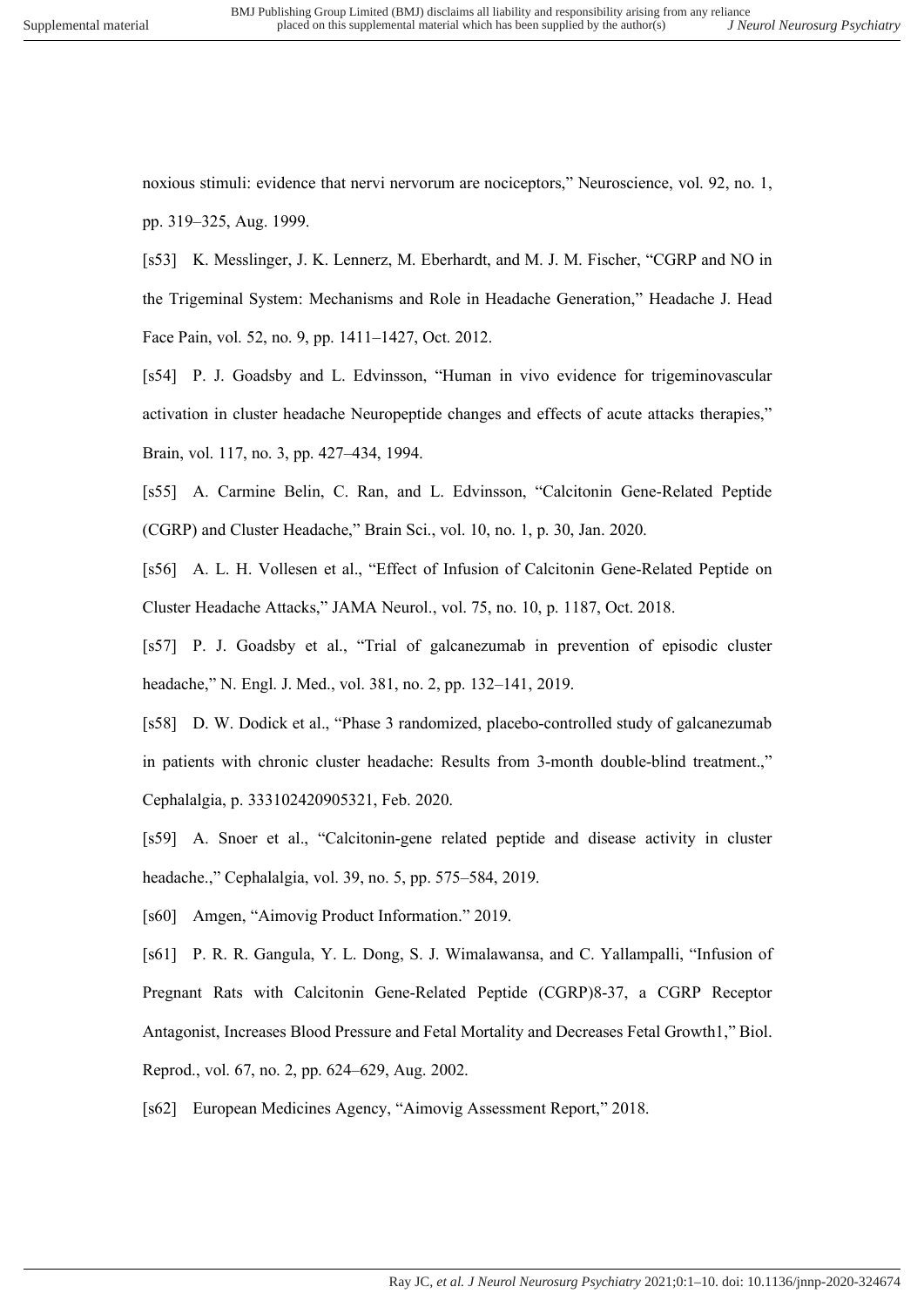[s63] P. J. Goadsby et al., "A Controlled Trial of Erenumab for Episodic Migraine," N. Engl. J. Med., vol. 377, no. 22, pp. 2123–2132, 2017.

[s64] D. W. Dodick et al., "Safety and efficacy of ALD403, an antibody to calcitonin generelated peptide, for the prevention of frequent episodic migraine: A randomised, double-blind, placebo-controlled, exploratory phase 2 trial," Lancet Neurol., vol. 13, no. 11, pp. 1100–1107, 2014.

[s65] S. Tanveer and U. States, "MTIS 2018 Abstracts," Cephalalgia, vol. 38, no. 1, pp. 1– 115, 2018.

[s66] L. R.B. et al., "A phase 3, randomized, double-blind, placebo-controlled study to evaluate the efficacy and safety of eptinezumab for the preventive treatment of chronic migraine: Results of the PROMISE-2 (Prevention of Migraine via Intravenous Eptinezumab Safety and Effi," Neurology, vol. 90, no. 24, pp. e2193–e2194, 2018.

[s67] H. Sun et al., "Safety and efficacy of AMG 334 for prevention of episodic migraine: A randomised, double-blind, placebo-controlled, phase 2 trial," Lancet Neurol., vol. 15, no. 4, pp. 382–390, 2016.

[s68] D. W. Dodick, P. J. Goadsby, E. L. H. Spierings, J. C. Scherer, S. P. Sweeney, and D. S. Grayzel, "Safety and efficacy of LY2951742, a monoclonal antibody to calcitonin generelated peptide, for the prevention of migraine: A phase 2, randomised, double-blind, placebocontrolled study," Lancet Neurol., vol. 13, no. 9, pp. 885–892, 2014.

[s69] S. Förderreuther, Q. Zhang, V. L. Stauffer, S. K. Aurora, and M. J. A. Láinez, "Preventive effects of galcanezumab in adult patients with episodic or chronic migraine are persistent: Data from the phase 3, randomized, double-blind, placebo-controlled EVOLVE-1, EVOLVE-2, and REGAIN studies," J. Headache Pain, vol. 19, no. 1, 2018.

[s70] D. D. Ruff et al., "Efficacy of galcanezumab in patients with chronic migraine and a history of preventive treatment failure," Cephalalgia, vol. 39, no. 8, pp. 931–944, 2019.